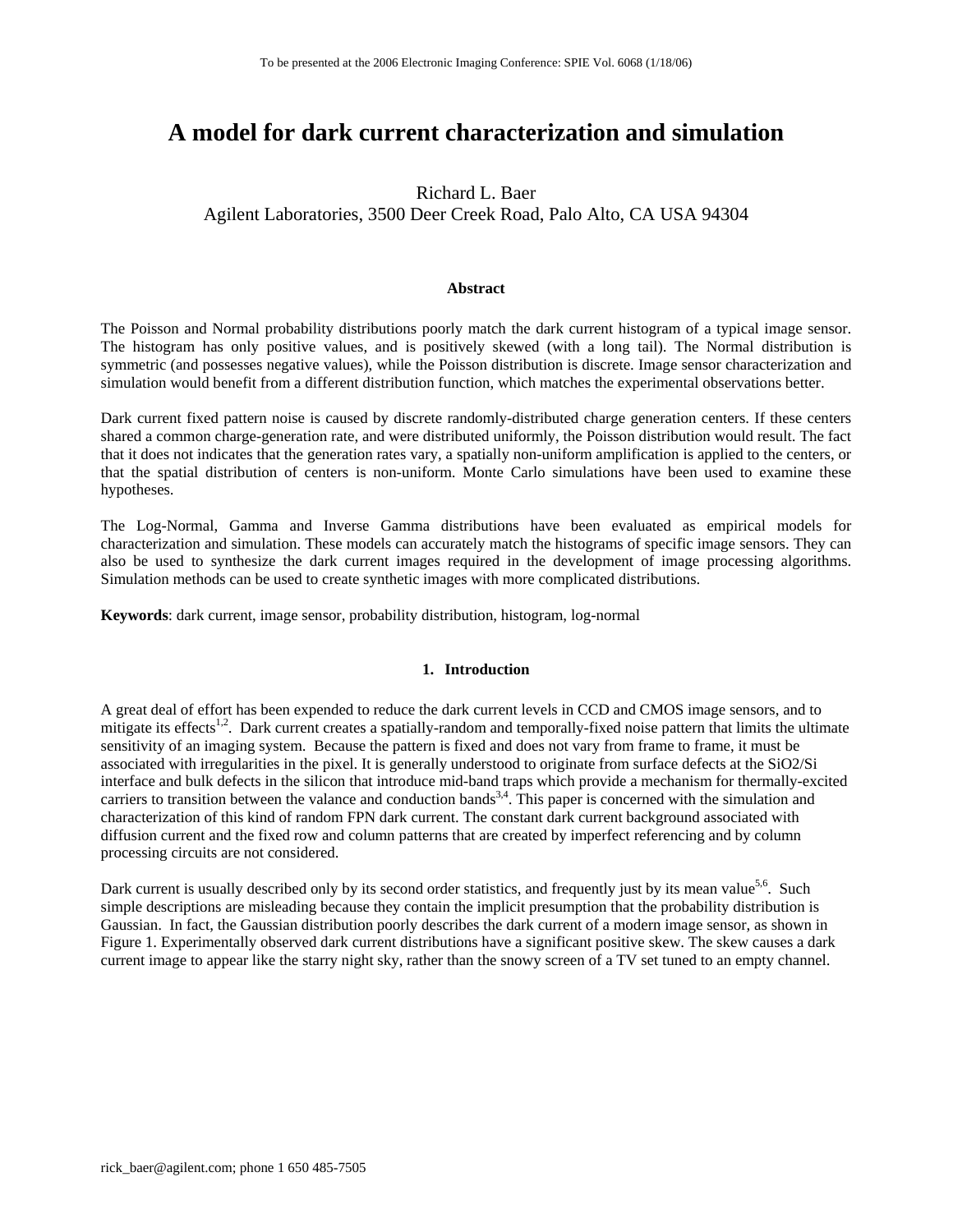

Figure 1: CMOS APS 3T-pixel dark current histogram compared to the Normal distribution with the same  $2<sup>nd</sup>$  order statistics

Because dark current is associated with randomly distributed defects, use of the Poisson distribution might seem appropriate. However, the Poisson distribution is discrete and its positive skew is only visible when the defect density (and therefore the discreteness of the distribution) is most visible. Computer simulations are used in section two of the paper to determine which physical mechanisms might yield distributions with the correct shape. It is concluded that some sort of spatial non-uniformity is required to match the experimental data.

Although the simulation models are useful for probing the mechanisms behind dark current, they do not lead to analytical solutions that are easy to apply to characterization and simulation. Characterization methods are needed that can describe both the mean value and shape of the distribution with a few parameters. Simulation methods are needed that can produce realistic-looking synthetic dark current images for the development and testing of image processing algorithms. Consequently a number of common distributions with significant positive skew are considered as empirical models in the third section of the paper. The Log-Normal distribution is shown to provide an effective model for a 3T APS CMOS sensor with moderately high dark current, while the Gamma distribution serves as an acceptable model for an inverted CCD with very low dark current. Both distributions are greatly superior to the Gaussian distribution in this application.

Even though the control parameters are difficult to fit, the simulation models can still serve as effective sources of synthetic dark current data. They may provide the best solution for image processing pipeline algorithm development.

#### **2. Simulations**

Computer simulations were used to evaluate various hypotheses about the spatial distribution of defects and the generation rate distribution of these defects. The Poisson case (uniform spatial distribution of defects with a single generation rate) is presented in the first subsection. In subsequent subsections, the following hypotheses are considered:

- 1) The *generation rates* of defects are described by an additional random distribution.
- 2) The generation rate of defects is spatially non-uniform because of *field enhancement*.
- 3) The *distribution of defects is non-uniform*.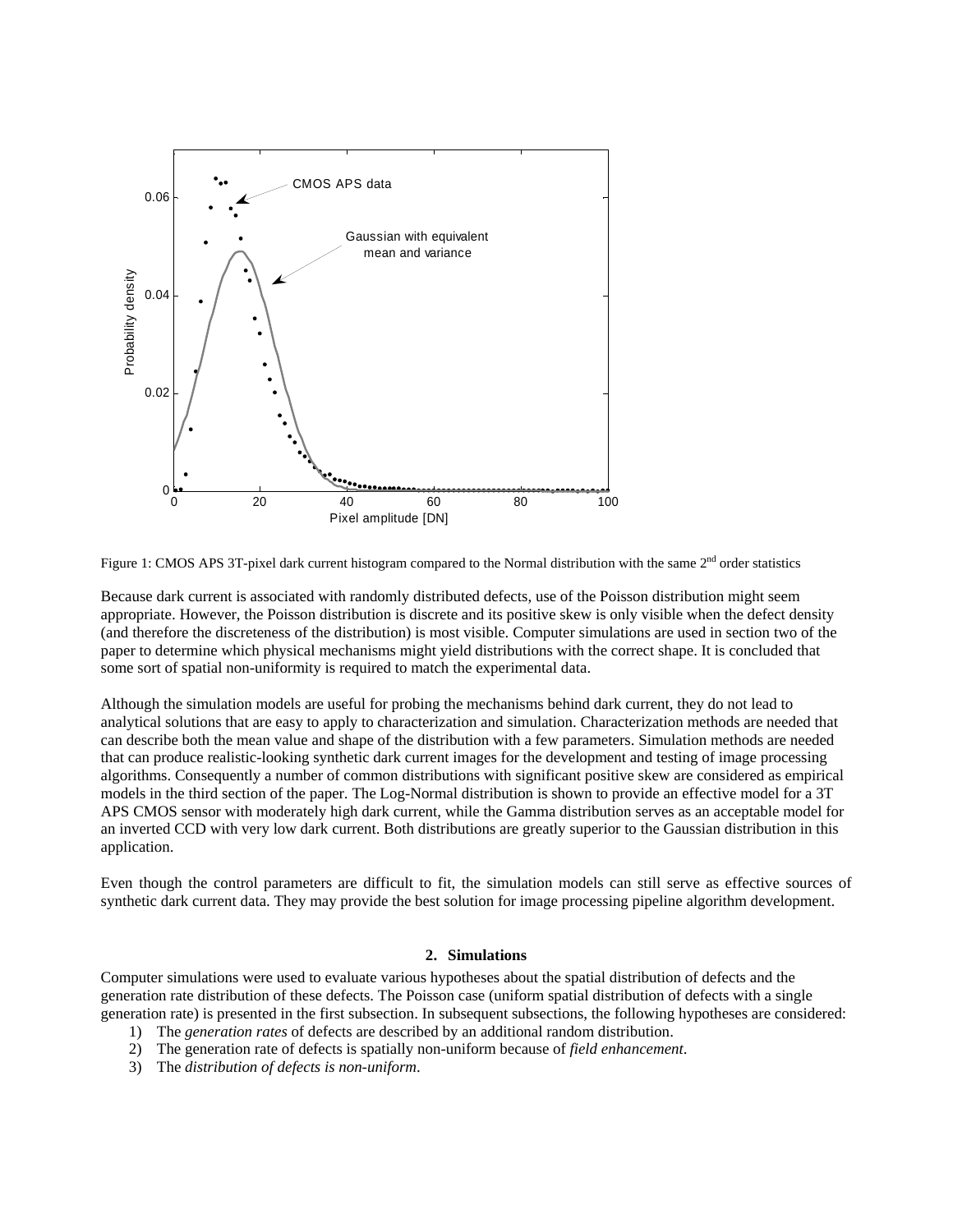In each section the methodology that was used to perform the simulation is described, followed by simulation results and discussion.

The first hypothesis is shown to be inadequate. The experimental observed dark current distribution can not be explained by any distribution of generation rates. The distributions produced by the second and third hypotheses are consistent with experimental observations. Although the field enhancement hypothesis has the strongest physical basis, it does not yield an analytical form that would be useful for characterization and simulation. The non-uniform defect hypothesis does not have a strong basis, but it suggests a useful empirical model.

#### **2.1. Uniform spatial distribution, single generation rate (Poisson distribution)**

If the defects were uniformly distributed and all shared a common generation rate, a Poisson distribution<sup>7</sup> of dark current would result.

$$
P(x) = \frac{a^x e^{-a}}{x!} \qquad x = 0, 1, 2, ...
$$
 Poisson distribution

## **2.1.1. Results**



Figure 2: Poisson distribution, 3 defects per pixel and 10 defects per pixel (average)

#### **2.1.2. Discussion**

The Poisson distribution shown in Figure 2 is discrete. Although it is positively skewed when the number of defects per pixel is small, the skew disappears when the number of defects is large and the shape of the Poisson distribution approaches the shape of the Gaussian (Normal) distribution.

The SiO2/Silicon surface state density is about  $10^{\text{O}}/(\text{cm}^2)$ , or  $15/\text{um}^2$  [see ref. #1]. Consequently hundreds of defects would be expected in a CCD or CMOS surface photodiode or photogate. The large surface hole populations in buried photodiodes and inverted CCDs fill the surface traps, reducing their effect. However the total number of active traps (surface and bulk) must still be large  $(>10)$ , or a significant number of pixels with zero dark current would be observed in experimental measurements.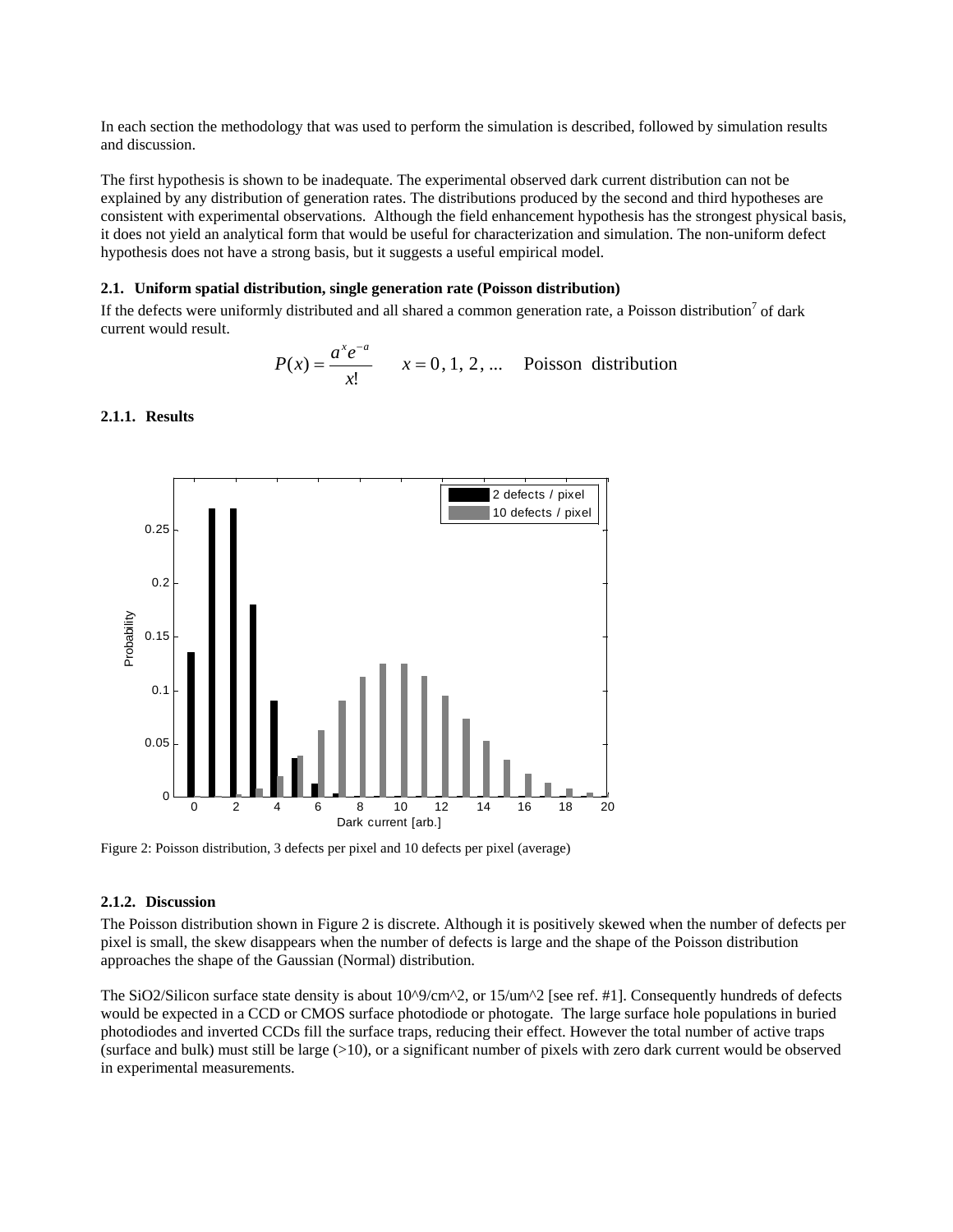Defects outside the photodiode that spread their charge to many pixels by diffusion would eliminate the discrete character of the distribution. However there is no physical mechanism for this kind of behavior. The Shockley-Hall-Read equation predicts that charge generation outside of the depletion region (between pixels) should be exceedingly small because of the high free carrier density.

The Poisson distribution is not consistent with experimental observations. The distribution associated with a large number of defects per pixel would not be skewed, and the experimental distribution does not appear to be discrete.

#### **2.2. Distribution of generation rates**

In the preceding case, all defects were assumed to share a common generation rate. It is more realistic to assume that a distribution of generation rates exists. If the distribution was broad enough, it might blend the discrete peaks of the Poisson distribution together and allow a continuous, positively skewed, distribution to emerge when the defect density is low. Alternatively, an asymmetric generation rate distribution might lead to a skewed distribution when the defect density is high. These two propositions are examined in this subsection.

#### **2.2.1. Methodology**

A "fair" Roulette algorithm was used to simulate the effect of distributed generation rates in Matlab. Initially an empty pixel array p[i] of length N was created (e.g. the Roulette wheel). Subsequently an array of  $N^* \mu$  uniformly distributed random defect coordinate values x[i,  $\mu$ ] were created, where  $\mu$  is the average number of defects per pixel (e.g. N\* $\mu$  is the number of Roulette balls). Another array of random variables g[i,  $\mu_G$ ,  $\sigma_G$ ] of the same length was created to represent the generation rate distribution, according to the particular distribution that was used in the simulation (Gaussian or exponential). The generation rate distribution was characterized by parameters  $\mu_G$  and  $\sigma_G$ . Iteration was used to examine every element x of the defect position array. The pixels array elements at those locations (determined by floor( $x[i]$ )) were incremented by g[i]. The process was repeated to include more than one type of defect in the simulation. The resulting probability distributions were obtained by computing the histograms of the pixel array values.





generation rate standard deviation = 0.2

Figure 4: Gaussian distribution of generation rates, generation rate standard deviation = 1.0

Figures 3 and 4 resulted from simulations that utilized a Gaussian distribution of generation rates. In both cases, a small value of only three average defects per pixel was assumed. When the standard deviation of the generation rate distribution is small, the underlying peaks of the Poisson distribution are clearly visible. When the standard deviation is large, the upper peaks of the Poisson distribution are smeared together. However a distinct discrete peak at zero dark current remains in both cases.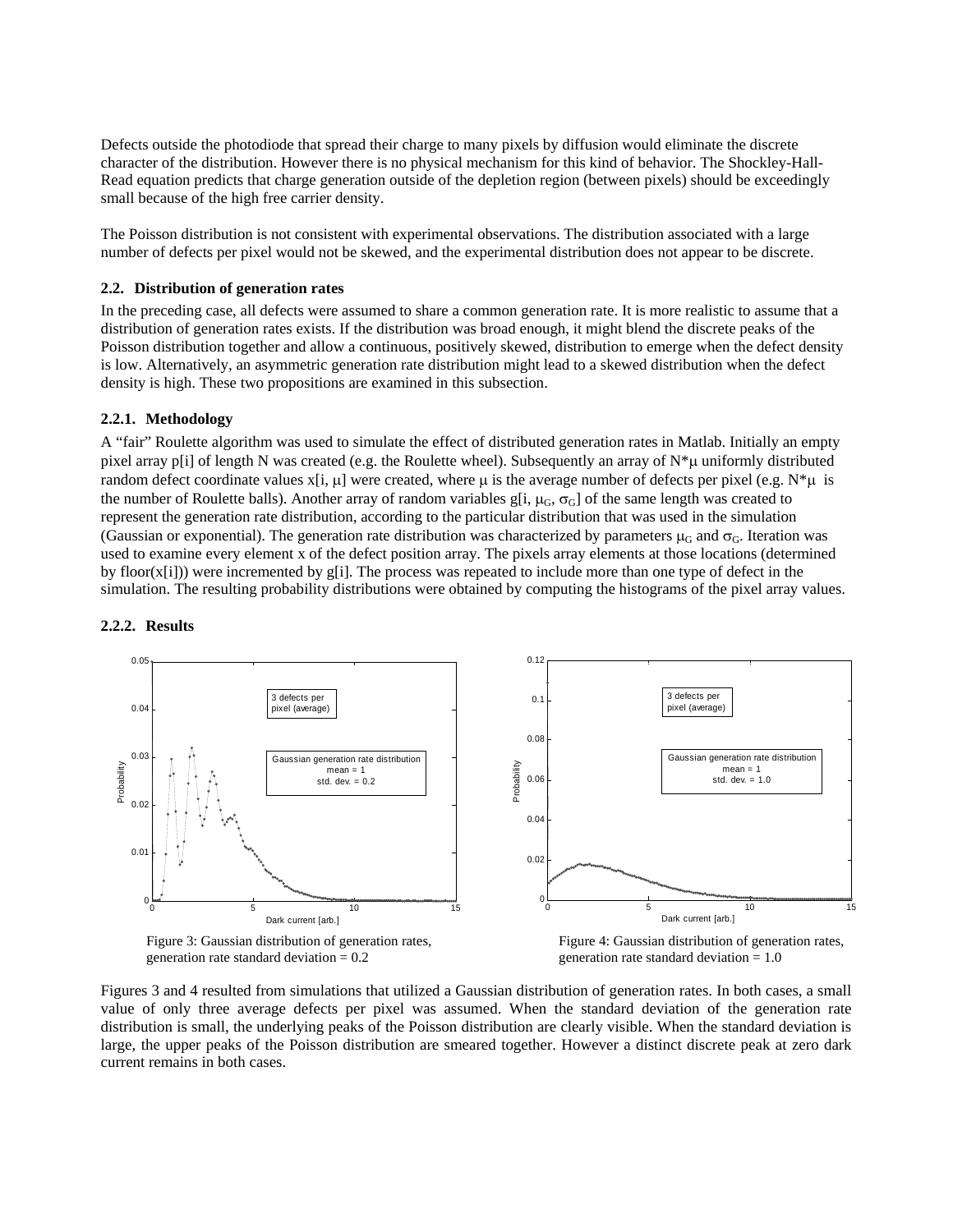

10 defects per pixel



Figure 5 resulted from a simulation in which a highly asymmetric exponential generation rate distribution was used. The generation rate distribution is shown in Figure 6. A moderate average number (10) of defects per pixel was assumed, which had the benefit of eliminating the discrete peak at zero dark current. However the distribution that resulted wasn't significantly skewed.





Figure 8: Experimental dark current distribution with deep-level traps [from ref. #8 ].

Two distinct types of defects were modeled in the simulation that resulted in Figure 7. A high density of 10 defects per pixel was assumed for the defect with an average generation rate of one. A low density of one defect per pixel was assumed for the defect with an average generation rate of 30 (representing a metal ion impurity). A Gaussian distribution of generation rates was assumed in both cases. The distinct Poisson peaks of the high generation rate species are clearly visible. The simulation results are very similar to the experimental histogram in Figure 8, from reference 8.

#### **2.2.3. Discussion**

If the average number of defects per pixel is small, the discrete nature of the underlying Poisson distribution can not be concealed by the application of a generation rate distribution. A broad generation rate distribution can only spread the

Figure 7: Gaussian distribution of generation rates, with two distinct mechanisms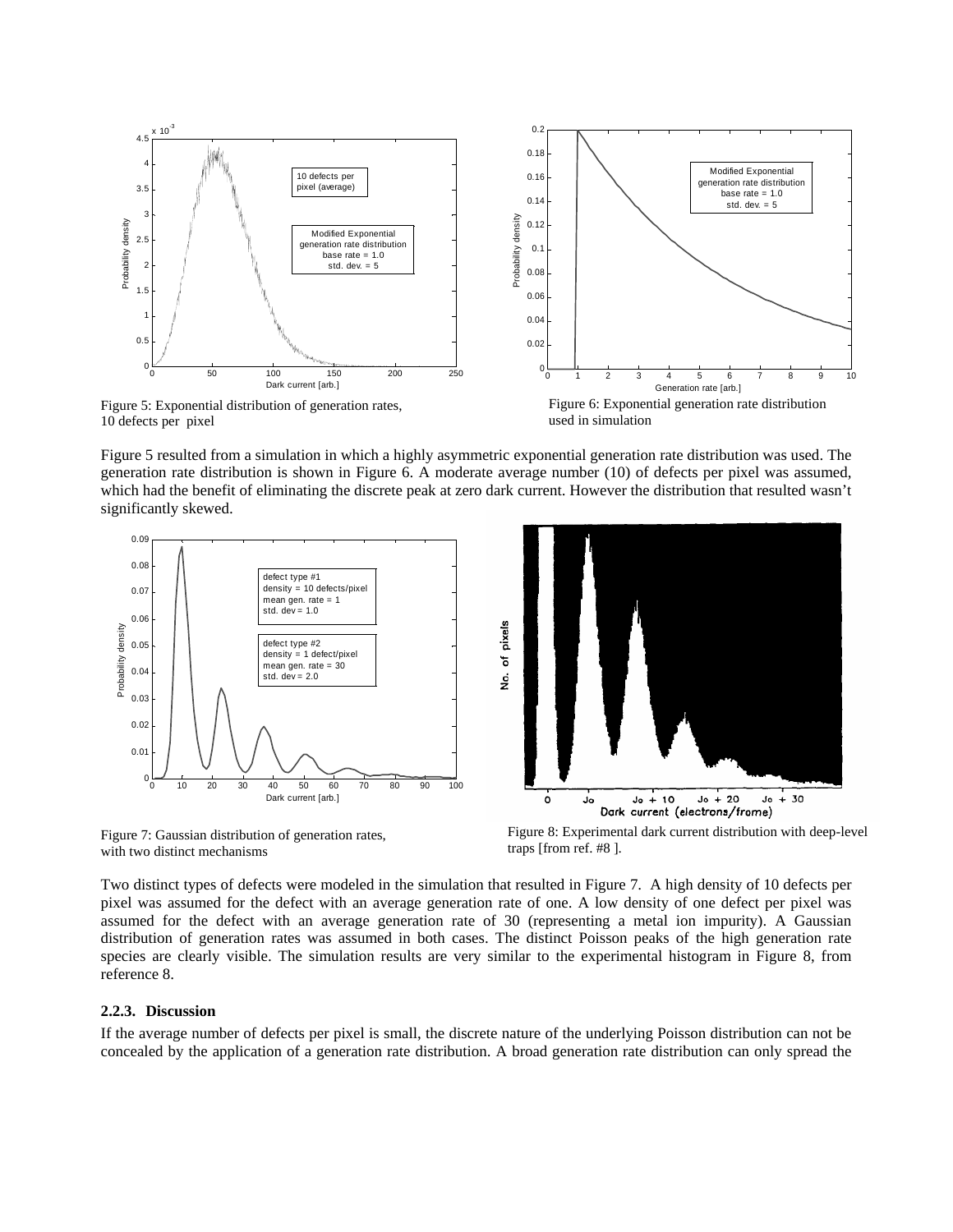positive peaks; it can not conceal the significant peak at zero dark current (which is not observed experimentally). The appearance of discrete peaks in the experimental distribution of Figure 8 substantiates this hypothesis.

If the average number of defects per pixel is large, the central limit theorem comes into force. The net distribution is obtained by convolving the generation rate distribution against itself "n" times for each peak in the Poisson distribution and then summing the weighted results. The final distribution approaches a Gaussian, irrespective of the original shape of the generation rate distribution.

Experimentally observed distributions are continuous and positively skewed. Therefore they can not be explained by defects that are uniformly distributed in position, irrespective of the distribution of generation rates. Some sort of spatial non-uniformity is required. Either the defects behave differently based on spatial location, or the distribution of defects is non-uniform. These hypotheses will be examined in the next two subsections.

## **2.3. Spatial variation of field enhancement**

The Poole-Frenkel effect describes the increase in emission rate from a defect in the presence of an electric field<sup>9</sup>. Because the electric field varies across the photodiode (or potential well, in the case of a CCD), the charge generation from some defects is enhanced more than others. In order to calculate the distribution resulting from this effect, one would need to know the field profile inside the pixel (presumable from a MEDICI simulation) and the defect distribution density in the bulk and on the surfaces. This kind of calculation has been performed for proton-irradiated CMOS APS sensors resulting in accurate estimation of the dark current distribution<sup>10</sup>. The same mechanism must apply to defects that are not the result of proton irradiation, and is likely to be the explanation for the skewed dark current distribution.

#### **2.3.1. Methodology**

The Roulette method described in the previous section was modified slightly to accommodate field enhancement. The degree of field enhancement is determined by the fractional position of the defect within the 1-D pixel, as shown in Figure 9. The field enhancement is described as a function of the fractional position,  $\Delta x$  (= x[i] – floor(x[i])). In these simulations the function  $g_{FF}(\Delta x) = 1 + a \exp(b * \Delta x)/\exp(b)$  was arbitrarily chosen to describe the gain due to field enhancement. Parameter "a" controls the maximum gain due to field enhancement, while parameter "b" controls the distribution of field enhancement across the pixel. The shape of this function is unimportant: all that matters is its histogram. Since the cumulative probability for electric field in the volume of the pixel falls of rapidly with electric field strength, this provides a reasonable model. A Gaussian distribution of generation rates was also included in the simulation, with a mean value of one and a standard deviation of 0.3. In this case the pixel elements at the locations determined by floor(x[i])) were incremented by  $g_{FE}(\Delta x[i])$  \* g[i].



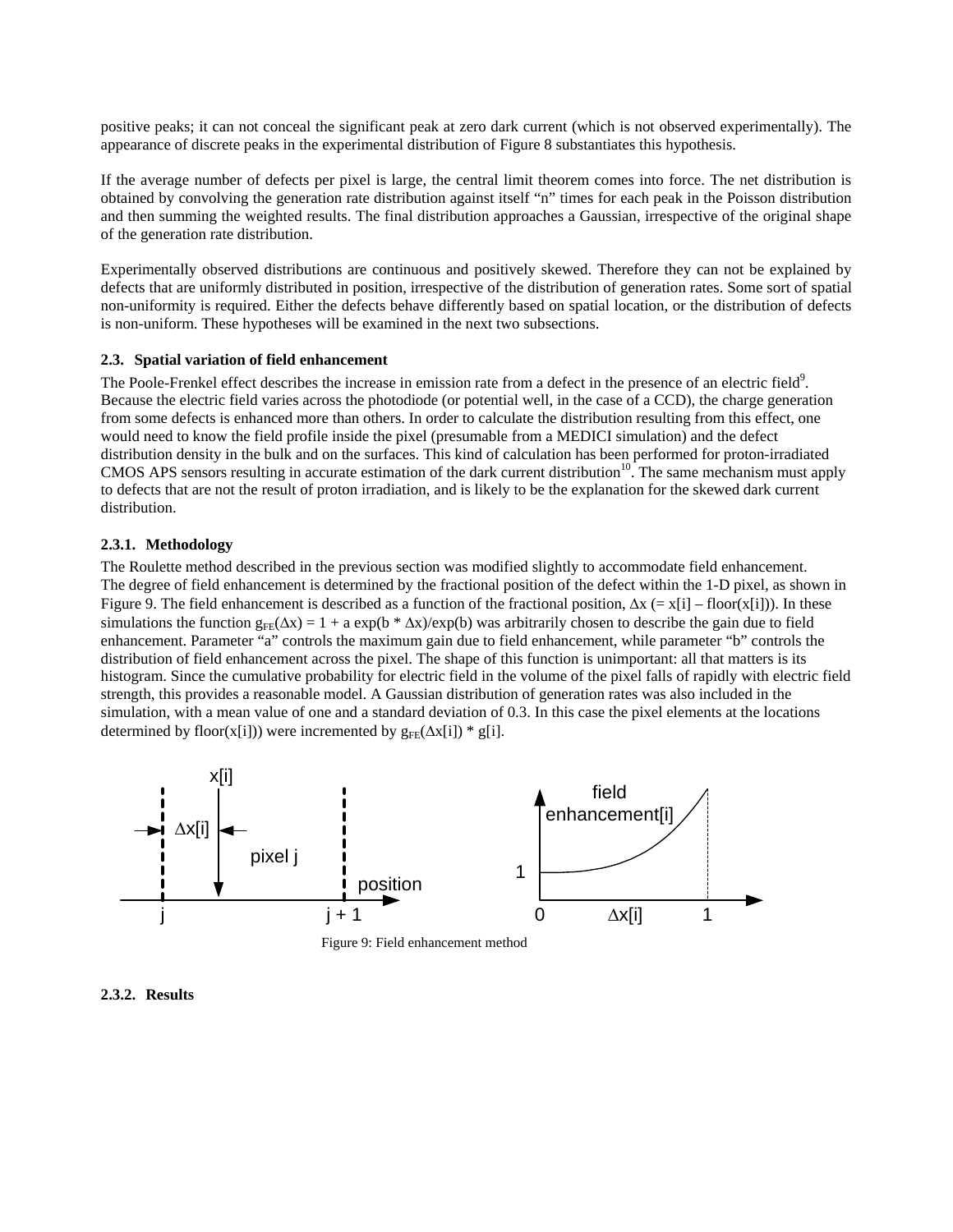

Figure 10: Exponential variation of field enhancement, 10 defects per pixel

Figure 11: Exponential variation of field enhancement, 100 defects per pixel

The histograms in Figures 10 and 11 resulted from simulating the effect of field enhancement with different parameters. In both cases, the maximum field enhancement gain is high, but the fraction of the pixel that provides significant field enhancement is small. By varying the parameters it is possible to produce a wide range of different positively skewed distributions. When the defect density is very high, the intrinsic variance of the defect distribution is so high that it swamps out the variable gain effect, and a Gaussian-like distribution results (as shown in Figure 10). A wide range of positively skewed single-peaked distributions can be generated with this method. However the choice of parameters is critical.

## **2.3.3. Discussion**

Since the field enhancement model has a strong physical basis, an associated analytical distribution would be useful for characterization and simulation. An analytical derivation can be approached by dividing each 1-D pixel into a number of discrete sections. The number of defects in each section would be described by a Poisson-distributed random variable  $x_i$  with distribution  $P_x(x_i)$ . The number of defects would be multiplied by the field enhancement gain,  $a_i$ , for that section, resulting in a new random variable  $y_i$ , with distribution  $(1/a_i) \text{Px}(y_i/a_i)$ . The sum of the  $y_i$  would represent the dark current of the pixel. Therefore the dark current distribution would be represented by the convolution of the distributions of all of the *yi*. The problem can be transformed into one of multiplication in the Fourier domain, but a simple representation for the product of a number of scaled distributions did not present itself to the author. However the model is still useful for generating synthetic dark current, given the correct empirically-derived parameters.

## **2.4. Non-uniform spatial distribution**

In all of the previous cases, the spatial distribution of defects was assumed to be uniform. In this case a non-uniform spatial distribution is considered. The non-uniform distribution represents the clustering of defects. This might occur if some defects tended to attract (e.g. getter) other defects.

## **2.4.1. Methodology**

The non-uniform spatial distribution of defects was simulated by using an "unfair" Roulette algorithm. In the unfair algorithm, the width of each Roulette bin grows with the number of balls (defects) that it contains, as shown in Figure 12. The "attraction" (bin width) function is chosen arbitrarily. In this case an attraction function of  $w = 1 + a<sup>*</sup> n$  was used. A separate array was used to store the positions of the bin boundaries. The positions are updated after every "spin" of the wheel. The length of the uniform defect position distribution is increased after each spin to accommodate the growing "circumference" of the wheel. In order to simplify the calculation, the distribution of generation rates was ignored. Based upon previous results, the number of defects per pixel was assumed to be large.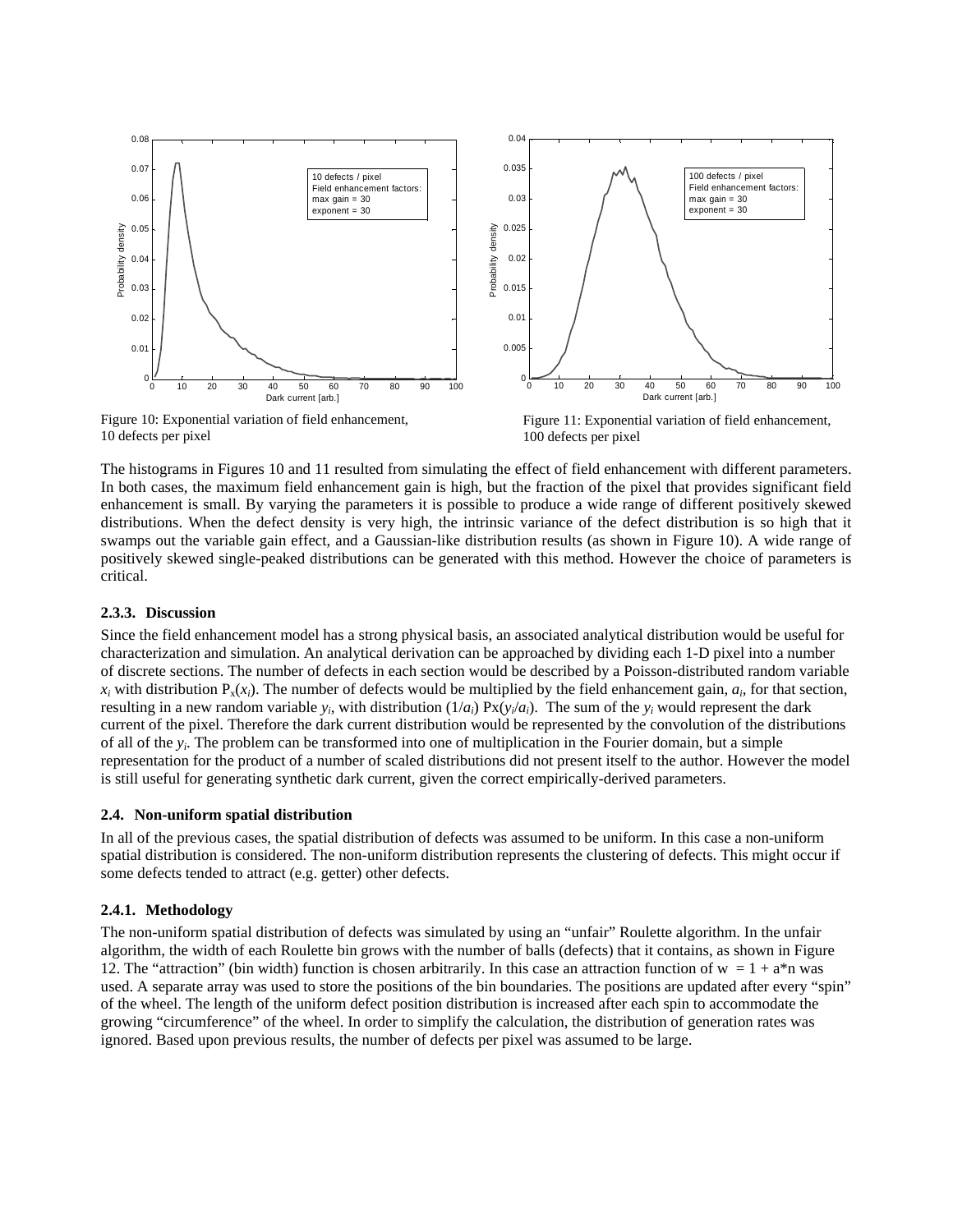

Figure 12: Unfair "Roulette" method





Figure 13: Histogram resulting from non-uniform spatial distribution of pixels

The histogram in Figure 13 resulted from the non-uniform spatial distribution of pixels, with a linear "attraction" factor of 0.4. A value of ten was chosen for the mean number of defects per pixel. As shown previously, a discrete peak at zero dark current becomes apparent when the mean defect number is small. When the "attraction" factor is decreased to 0.1, the distribution becomes almost Gaussian. When it is increased to 1.0, it becomes almost exponential. The discreteness of the distribution is visible because the underlying generation rate distribution has been neglected. As with the previous case, a wide range of distribution shapes can be produced by this method.

## **2.4.3. Discussion**

Even though this model is conceptually simpler than the previous one, it is computationally the least efficient. The recalculation of the bin widths at each step prevents the execution from being effectively parallelized or pipelined. The model is capable of producing highly skewed distributions, even when the average defect density is high. However the choice of the attraction function is entirely arbitrary and no physical basis for this behavior has been reported.

Another approach to producing a non-uniform distribution would be to first create a uniform distribution and then to operate on the resulting values to further increase the defect count in pixels which already have high defect counts. An operation that has this characteristic is exponentiation. However the exponentiation of a Gaussian random variable results in the familiar Log-Normal distribution, which is considered as an empirical model in the next section.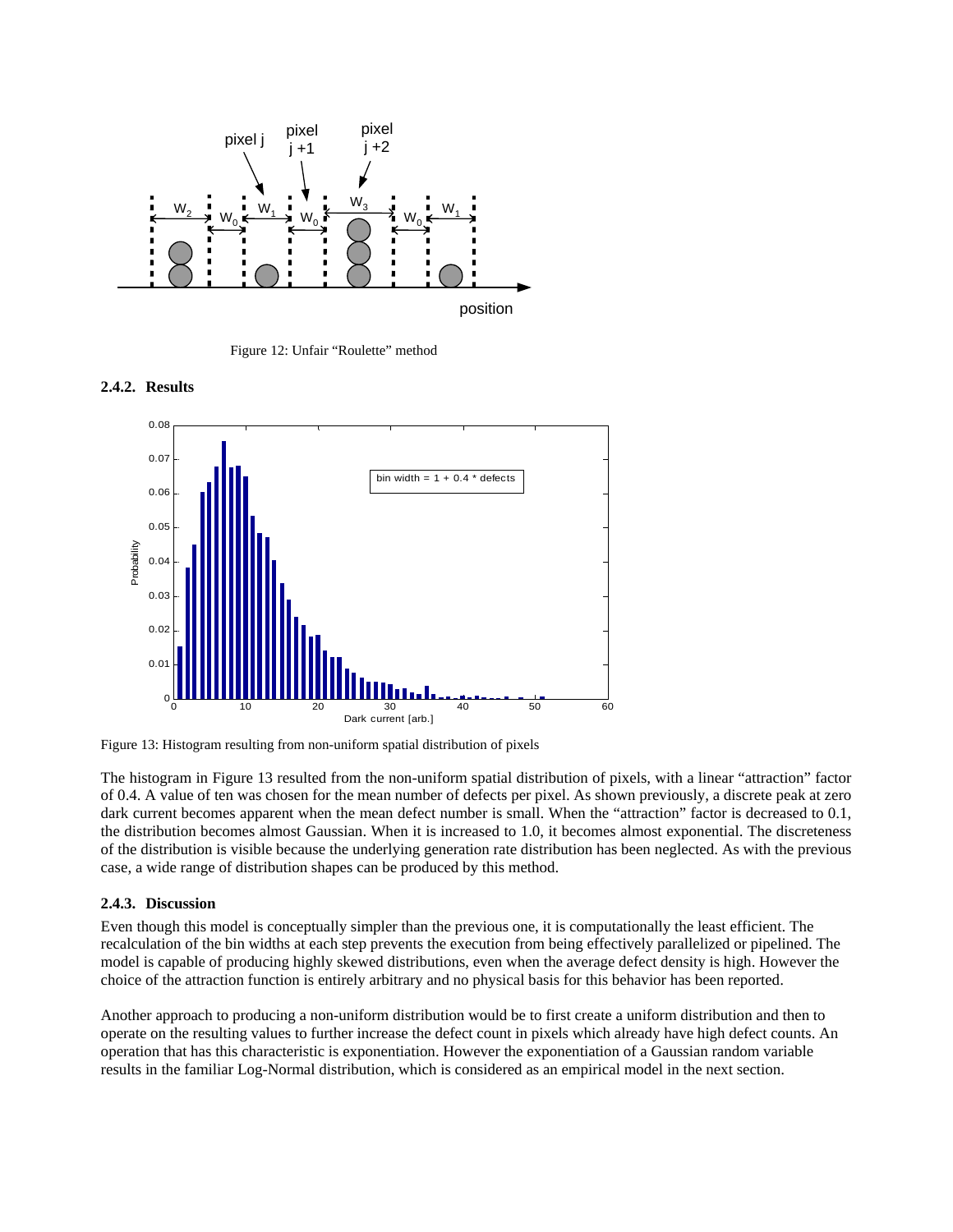#### **3. Empirical models**

Although the simulations have provided physical insight into the potential causes the skewed dark current distribution, they have not yielded an analytical model that is suitable for characterization and simulation. Consequently an empirical model is required. The ideal empirical model would have the following characteristics:

- 1) It would have a simple analytical representation
- 2) It would posses only a few somewhat orthogonal control parameters (e.g. scale and shape)
- 3) The optimum control parameters could be easily determined from the experimental data
- 4) A simple and efficient method for simulating the distribution would exist.

Many common single-peaked positive distributions don't fit the experimental data very well, including the Normal, Maxwell, Rayleigh and Weibull distributions. Three that "baer" closer examination are the Log-Normal, Gamma and Inverse Gamma distributions.

#### **3.1. The Log-Normal PDF**

The Log-Normal distribution<sup>11</sup> is suggested by the non-uniform defect density simulation model. If a Gaussian distribution results from distributing defects uniformly, then perhaps a non-uniform distribution can be created by "pulling" on the tail of a Gaussian. This is exactly what the Log-Normal distribution does: the values are exponentiated, "stretching" the tail of the Gaussian distribution much more than the peak. Other related distributions that used polynomial "stretching" functions were investigated, but they did not produce realistic distributions. The Log-Normal PDF is:

$$
P_{LN}(x; \mu, \sigma) = \frac{1}{x \sigma \sqrt{2\pi}} e^{\frac{-(\ln(x) - \mu)^2}{2\sigma^2}} \quad \text{Log-Normal PDF}
$$

Although the expressions for the mean and variance of the Log-Normal distribution are complicated, the parameters of the distribution can easily be obtained by taking the logarithm of the experimental data. The parameters  $\mu$  and  $\sigma$  are simply the mean and standard deviation of the log data.

Simulation of the Log-Normal distribution is also very simple. An array of normally distributed random variables is generated and then simply exponentiated.

# **3.2. The Gamma PDF**

The Gamma  $PDF<sup>12</sup>$  is a continuous generalization of the discrete Poisson distribution. The Gamma PDF is:

$$
P_G(x;k,\theta) = x^{k-1} \frac{e^{-x/\theta}}{\theta^k \Gamma(k)}
$$
 Gamma PDF

The mean of the Gamma PDF is  $(k \theta)$ , while the variance is  $(k \theta^2)$ . These expressions can be inverted to yield the parameters of the distribution in terms of the mean and variance of an experimental distribution:

 $\theta$  = variance/mean;  $k = \text{mean}^2/\text{variance}$ 

Methods for generating random variables with the Gamma distribution are well known, and available in the MATLAB statistics toolkit and in the Mathematica continuous distribution statistics package.

# **3.3. The Inverse Gamma PDF**

The Inverse Gamma PDF<sup>13</sup> is the distribution of the inverse of the Gamma random variable. The Inverse Gamma PDF is:

$$
P_{IG}(x; \alpha, \beta) = \frac{\beta^{\alpha}}{\Gamma(\alpha)} x^{-(\alpha+1)} e^{-\beta/x}
$$
 Inverse Gamma PDF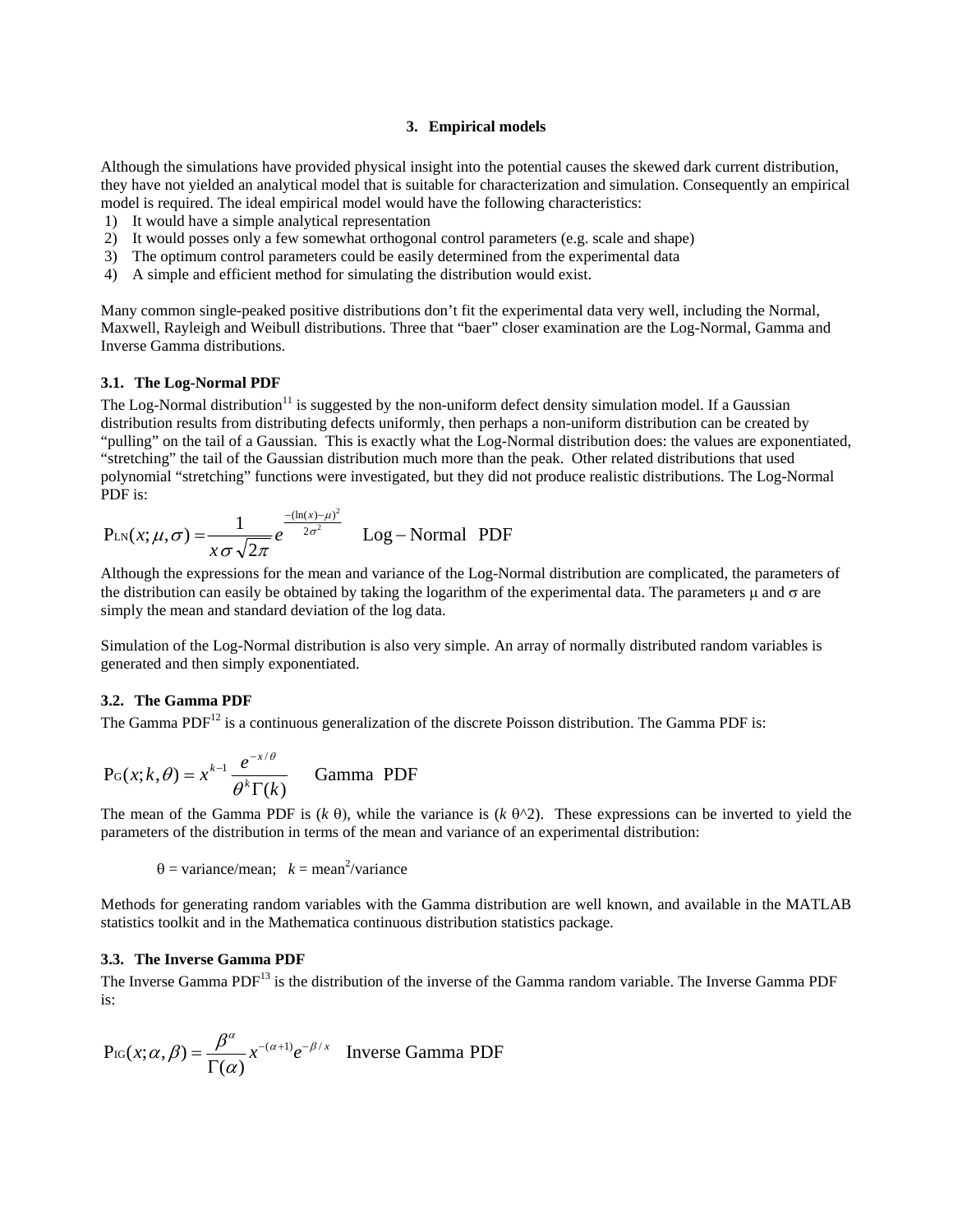The mean of the Inverse Gamma distribution is  $\beta/(\alpha-1)$  (for  $\alpha > 1$ ) and the variance is  $\beta^2/((\alpha-1)^2(\alpha-2))$  (for  $\alpha > 2$ ). These equations must be solved numerically to determine  $\alpha$  and  $\beta$  from the parameters of the experimental distribution.

Methods for generating random variables with the Inverse Gamma distribution are known, but are not widely accessible.

#### **3.4. Fitting experimental data to the model**

The fits of the three empirical distributions to the dark current histogram of a 3T CMOS APS sensor are shown in Figure 14. In this case the second order statistics of the experimental distribution were used to determine the best fit parameters. The parameters used were: Gamma { $k = 3.56$ ,  $\theta = 4.31$ }, Inverse Gamma { $\alpha = 5.56$ ,  $\beta = 69.9$ }, and Log-Normal  $\{\mu = 2.61, \sigma = 0.498\}$ . Although the Log-Normal distribution matches the experimental data very well, it is hard to attach any physical significance to the result. The Log-Normal distribution usually applies to the product of a large number of independent random variables. There is no related "product" mechanism in an image sensor.



Figure 14: Comparison of Log-Normal PDF with 3T CMOS APS histogram

Figure 15: Comparison of Log-Normal PDF with inverted CCD histogram [data courtesy of Dalsa]

The fits of the three distributions to the dark current histogram of an inverted CCD are shown in Figure 15. In this case non-linear curve fitting was used to obtain the fitting parameters (parameters obtained from the second order statistics of the experimental distribution produced poor fits). The parameters used were: Gamma  ${k = 1.36, \theta = 370}$ , Inverse Gamma { $\alpha$  = 0.698, β = 177.6}, and Log-Normal { $\mu$  = 5.98,  $\sigma$  = 1.123}. The Gamma distribution provided the best match. The Inverse Gamma and Log-Normal distributions did not decay rapidly enough at high dark current levels. All three functions provide a much better fit than the Normal PDF does.

The best fit of the field enhancement simulation model to the dark current histogram of the inverted CCD used in Figure 15 is shown in Figure 16. A scale factor was added to the model to account for the charge to voltage conversion ratio, electronic amplification and digital scaling. In this case the parameters were obtained by trial and error. The parameters were: {average defect density =  $3/$  pixel, maximum field enhancement = 15, exponent = 8, generation rate standard deviation  $= 0.35$ , scale factor  $= 50$ . The maximum field enhancement value of 15 is consistent with the field strengths reported in reference #10. An accurate fit could not be obtained when a higher average defect density was used. As a consequence, the distribution resulting from the simulation has a significant discrete peak at zero dark current which is not visible in the figure. The physical significance is unclear. These zero values could be randomly replaced with positive values from other pixels without changing the shape of the distribution. This method could be used to create synthetic dark current images that could be used in the development of image processing algorithms.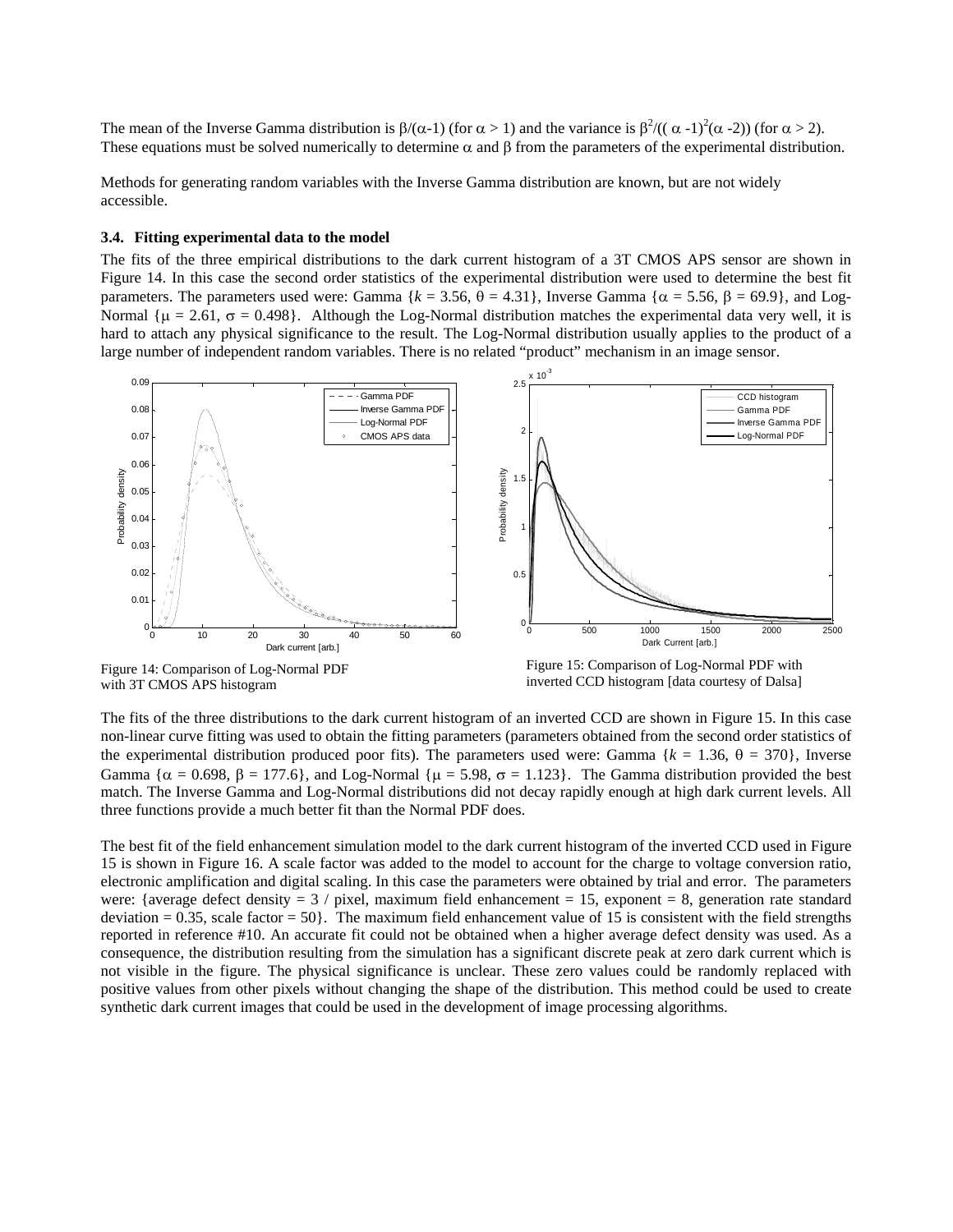

Figure 16: Comparison of field enhancement simulation with inverted CCD histogram.

## **3.5. Discussion**

The best empirical distribution for dark current characterization and simulation is dependent on the image sensor. The Log-Normal distribution works very well for conventional 3T APS CMOS sensors with comparatively high dark current. The Gamma distribution works reasonably well for inverted CCD sensors with low dark current. When these analytical distributions don't fit well enough, a simulation model can be used instead. All of these solutions provide much more accurate characterization and simulation than the commonly used Gaussian model.

## **4. Conclusions**

A number of different potential explanations for the positive skew observed in experimental dark current distributions have been examined by computer simulation. A number of important conclusions can be drawn from the simulation results:

- 1. When the average number of defects per pixels is low  $(< 5$ ), the probability that many pixels will contain no defects becomes significant. Since a spike is not observed in empirical dark current distributions at zero dark current, the number of defects per pixel must be large. Alternatively, the experimental data may be masked by temporal noise.
- 2. A distribution of generation rates is not sufficient to explain positively skewed experimental distributions. When the average defect density is low, the generation rate distribution is incapable of masking the discrete nature of the underlying Poisson distribution. When the average defect density is high, the central limit theorem causes the resulting dark current distribution to approach a Gaussian, irrespective of the shape of the generation rate distribution.
- 3. Some kind of spatial inhomogeneity is required to explain the experimental distributions. The inhomogeneity can appear as non-uniform gain applied to uniformly distributed defects, or as non-uniformly distributed defects themselves. The Poole-Frenkel field-induced barrier lowering effect provides a physical mechanism for the former, while no physical mechanism has been reported for the latter.